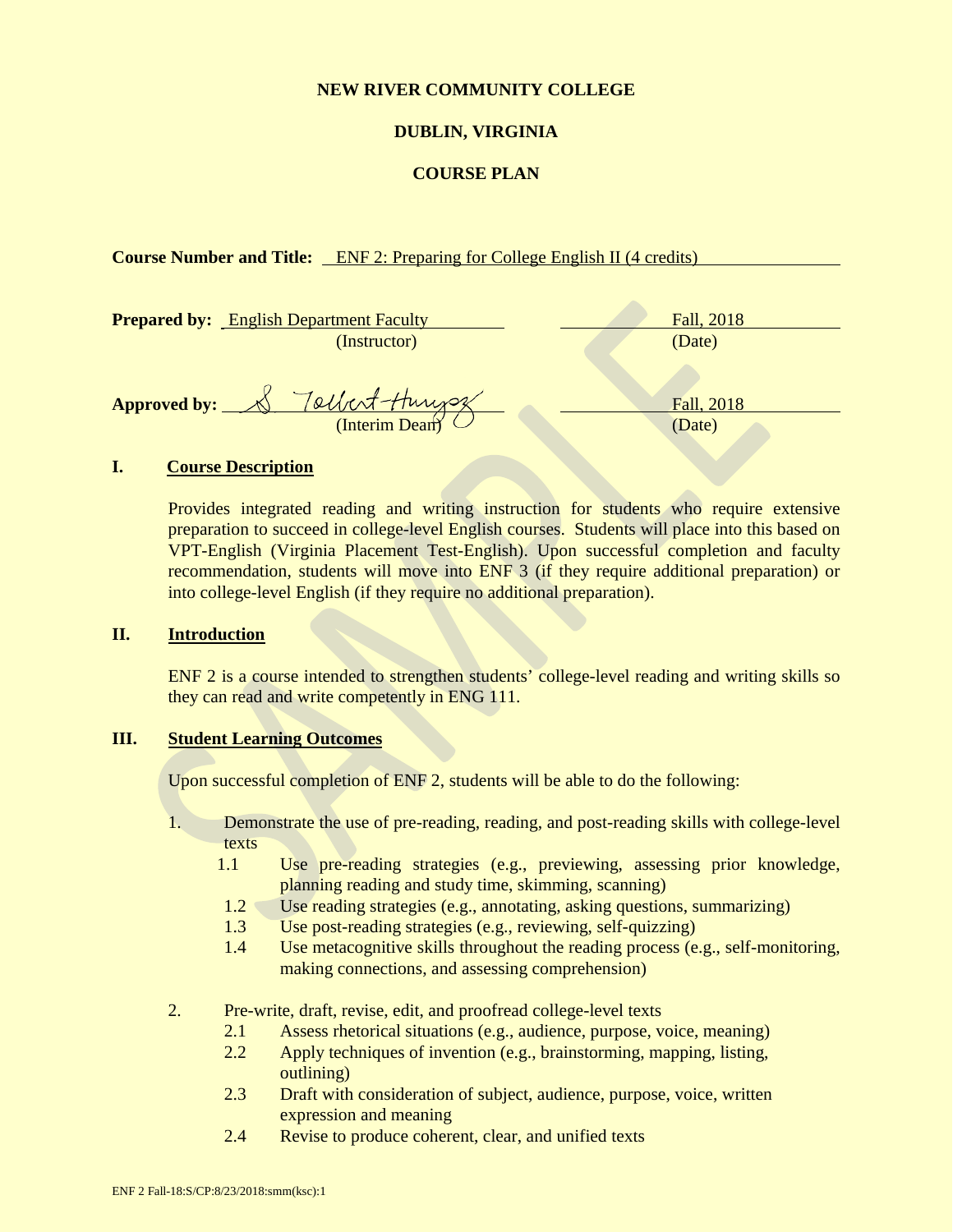- 2.5 Edit to apply the conventions of academic written English, including grammar, usage, and mechanics
- 2.6 Proofread to ensure accuracy of final published texts

### 3. Expand vocabulary by using various methods

- 3.1 Identify meanings of words in context, using
- 3.1.1 Example clues
- 3.1.2 Synonym clues
- 3.1.3 Antonym clues
- 3.1.4 General context
- 3.2 Identify meanings of words by analyzing word parts according to
- 3.2.1 Prefix meaning
- 3.2.2 Root meaning
- 3.2.3 Suffix meaning
- 3.3 Identify meanings of words using reference materials
- 3.4 Develop strategies for learning and correctly using vocabulary
- 4. Demonstrate comprehension by identifying rhetorical strategies and applying them to college-level texts
	- 4.1 Analyze organizational patterns
	- 4.2 Annotate
	- 4.3 Paraphrase
	- 4.4 Summarize
	- 4.5 Reflect
	- 4.6 Respond
- 5. Analyze college-level texts for stated or implied main idea and major and minor supporting details
	- 5.1 Identify the topic
	- 5.2 Identify the main idea
	- 5.3 Identify the major details
	- 5.4 Identify the minor details
- 6. Demonstrate critical thinking skills when reading and writing college-level texts
	- 6.1 Identify audience
	- 6.2 Identify purpose of text
	- 6.3 Identify tone
	- 6.4 Identify point of view
	- 6.5 Identify points of argument and types of supporting evidence
	- 6.6 Distinguish fact from opinion
	- 6.7 Make valid inferences
	- 6.8 Analyze
	- 6.9 Synthesize
	- 6.10 Evaluate
- 7. Write well-developed, coherent, and unified college-level texts, including paragraphs and essays
	- 7.1 Produce writing for difference audiences and purposes<br>7.2 Incorporate appropriate and reasoned support and evident
	- Incorporate appropriate and reasoned support and evidence
	- 7.3 Apply organizational patterns
	- 7.4 Write appropriate, controlling thesis statement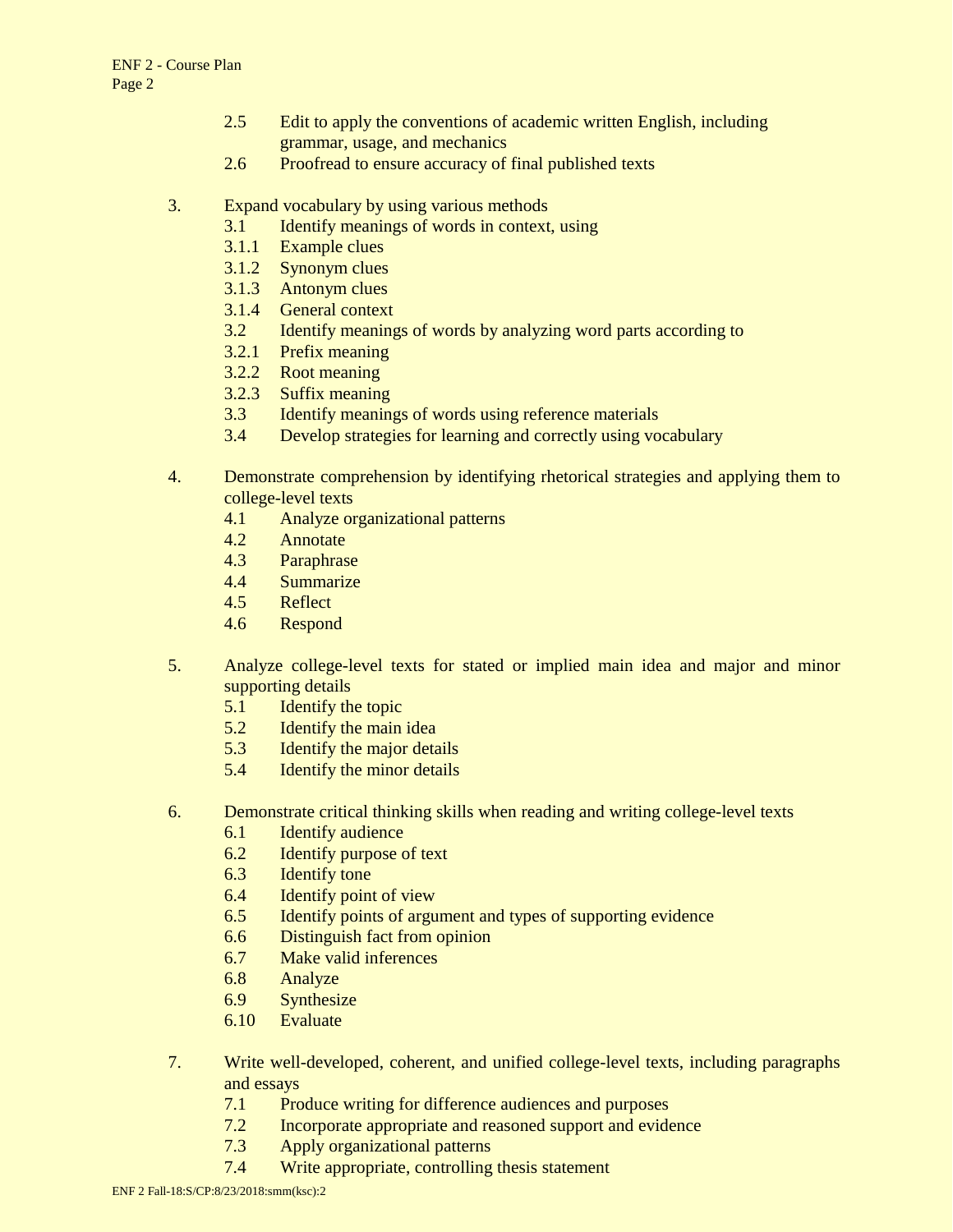- 7.5 Compose grammatically and mechanically correct sentences that convey the messages clearly, precisely, and fluently
- 7.6 Write logically developed paragraphs that include topic sentences, support, and concluding statements
- 8. Identify, evaluate, integrate, and document sources properly
	- 8.1 Identify and retrieve a variety of relevant sources on a topic
	- 8.2 Evaluate varied and applicable sources to determine weight of authority, credibility, objectivity, currency, and relevancy
	- 8.3 Demonstrate ability to take notes
	- 8.4 Write texts that correctly integrate paraphrased or quoted information from an outside source
	- 8.5 Cite sources using both in-text citations and documentation of sources
	- 8.6 Demonstrate understanding of ethical, legal, and social issues surrounding plagiarism, intellectual property rights, and academic integrity

### **IV. Instructional Methods**

- A. Lecture and class activities
- B. Student/teacher conferences
- C. Peer collaboration and group discussion

### **V. Instructional Materials**

Textbook requirements will be given by individual instructors on their syllabi.

Individual instructors may indicate additional required materials, such as notebooks, dictionaries, etc.

#### **VI. Course Content**

- Active reading strategies
- Writing process: pre-writing, drafting, revising, editing, and proofreading
- **Audience**
- Purpose
- Tone
- Voice
- Point of view
- Context clues
- Word parts
- Organizational patterns
- Annotations, paraphrasing, summary
- Stated and implied main ideas
- Major and minor supporting details
- Argumentation and evidence
- Fact and opinion
- Inferences
- Analysis, synthesis, and evaluation of readings
- Topic sentences, supporting details, and concluding statements

#### **VII. Evaluation**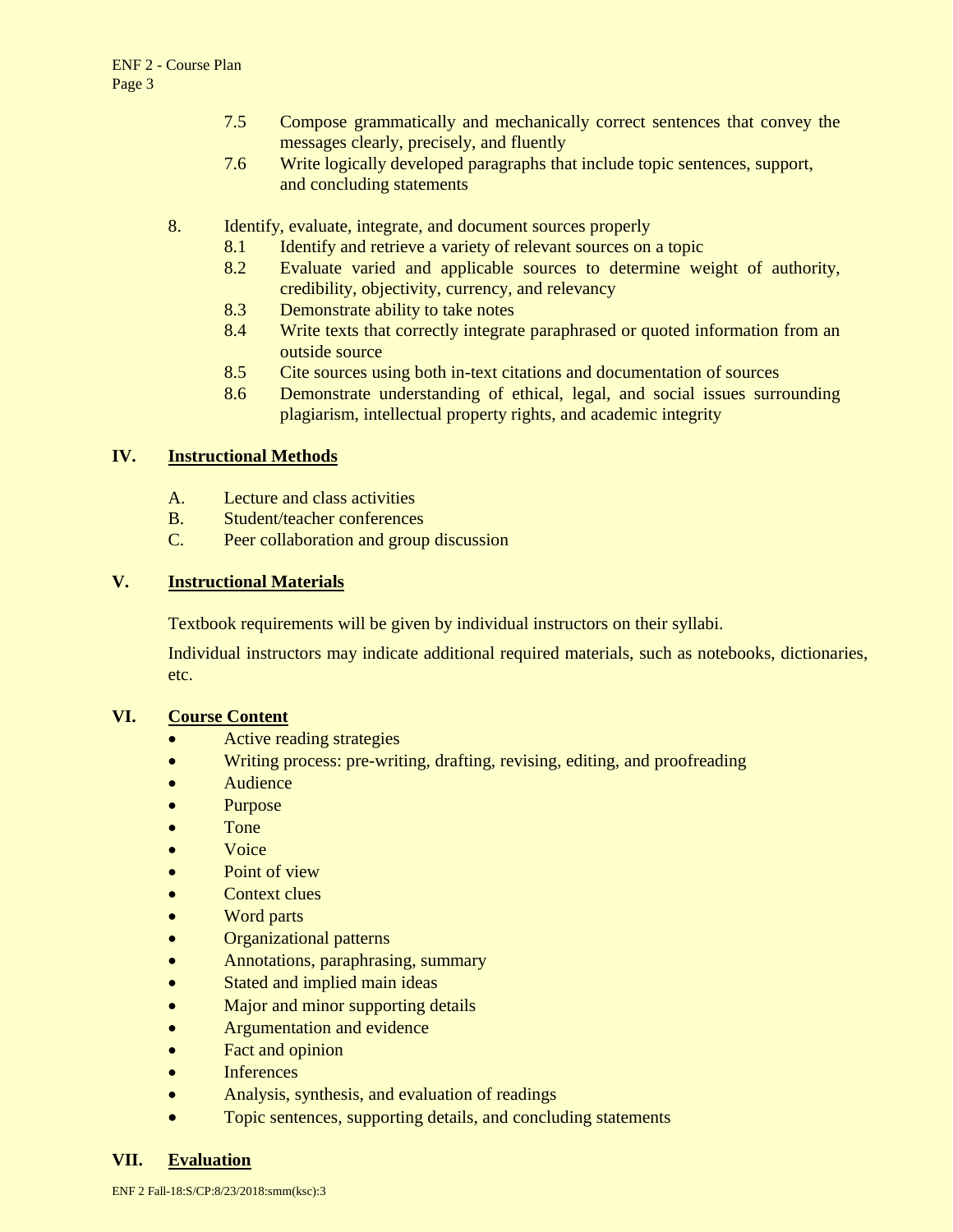A. The final grade for the course will be determined as follows:

| Written work/paragraphs/essays     | $50 - 60\%$ |
|------------------------------------|-------------|
| Participation/daily grades/quizzes | $25 - 30\%$ |
| Final Exam                         | $15 - 20\%$ |

NOTE: Evaluation policies will vary according to individual instructors. Instructors will distribute their specific policies to each class at the beginning of the semester.

B. The following grading scale will be used:  $S = S$ atisfactory = 75% course average or higher  $U =$  Unsatisfactory = 74% course average or lower  $R$  = Reenroll (an "R" grade may be given to students who are making satisfactory progress but who need more time to master the course objectives).

#### **VIII. Attendance**

Regular attendance in classes is required. When absence from a class becomes necessary, the student is responsible for work missed. Specific attendance requirements are determined by individual instructors.

#### **IX. Cheating Policy**

Cheating includes:

- 1. Giving or receiving information pertaining to tests; and
- 2. Plagiarizing, which is defined as taking and using as one's own the writing or ideas of another. (Definition adapted from the American Heritage Dictionary.)

Any student found cheating on an assignment will receive, at a minimum, a grade of zero for that assignment with no opportunity to make it up. Blatant plagiarism can result in a grade of "F" for the course.

Personal electronic devices cannot be accessed during final exams, tests, and/or other assignments as indicated by the instructor.

#### **X. Withdrawal Policy**

#### **Student Initiated Withdrawal Policy**

A student may drop or withdraw from a class without academic penalty during the first 60 percent of a session. For purposes of enrollment reporting, the following procedures apply:

a. If a student withdraws from a class prior to the termination of the add/drop period for the session, the student will be removed from the class roll and no grade will be awarded.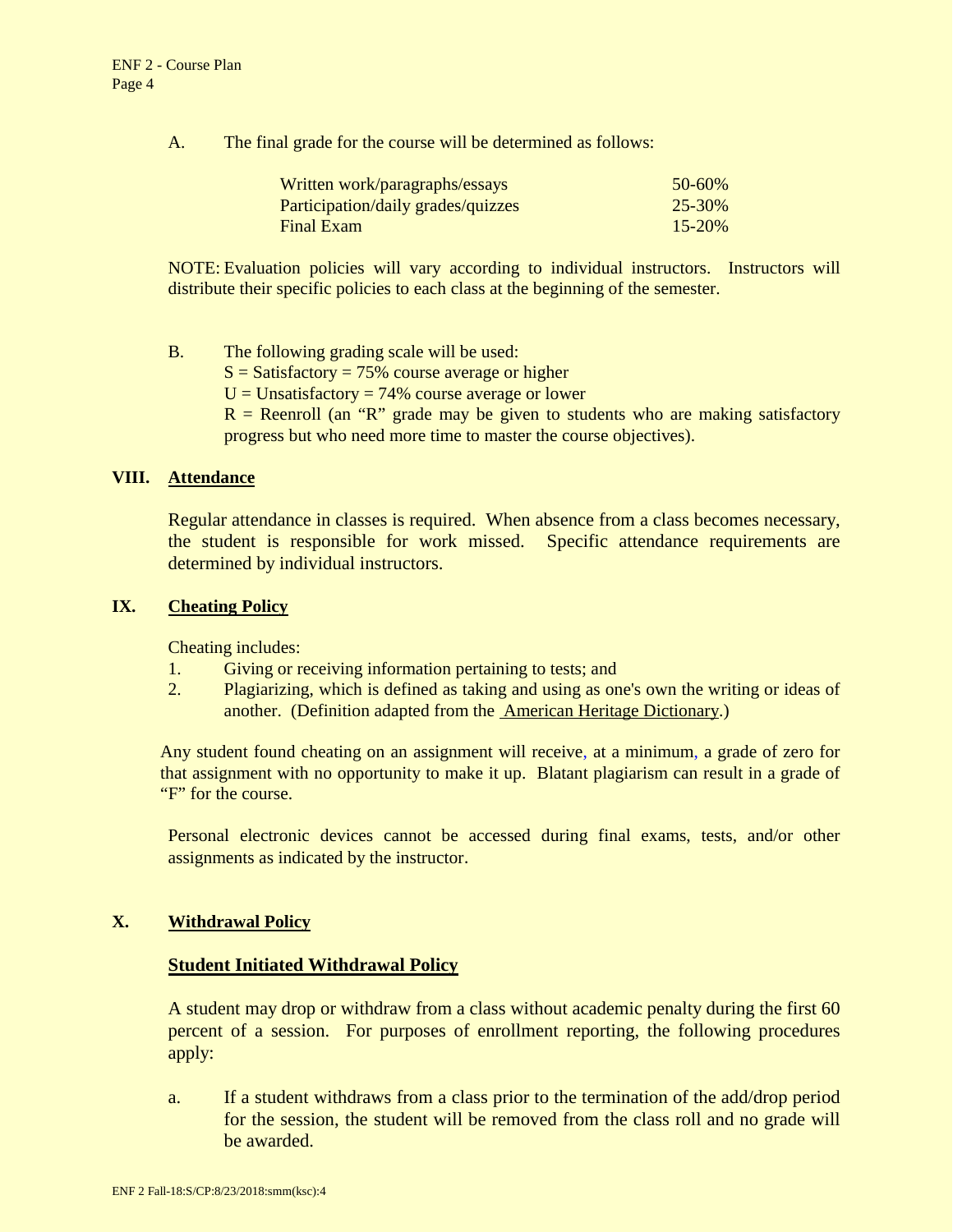- b. After the add/drop period, but prior to completion of 60 percent of a session, a student who withdraws from a class will be assigned a grade of "W." A grade of "W" implies that the student was making satisfactory progress in the class at the time of withdrawal, that the withdrawal was officially made before the deadline published in the college calendar, or that the student was administratively transferred to a different program.
- c. After that time, if a student withdraws from a class, a grade of "F" or "U" will be assigned. Exceptions to this policy may be made under documented mitigating circumstances if the student was passing the course at the last date of attendance.

A retroactive grade of "W" may be awarded only if the student would have been eligible under the previously stated policy to receive a "W" on the last date of class attendance. The last date of attendance for a distance education course will be the last date that work was submitted.

Late withdrawal appeals will be reviewed and a decision made by the Coordinator of Admissions and Records.

## **No-Show Policy**

A student must either attend face-to-face courses or demonstrate participation in distance learning courses by the last date to drop for a refund. A student who does not meet this deadline will be reported to the Admissions and Records Office and will be withdrawn as a no-show student. No refund will be applicable, and the student will not be allowed to attend/ participate in the class or submit assignments. Failure to attend or participate in a course will adversely impact a student's financial aid award.

### **Instructor Initiated Withdrawal**

A student who adds a class or registers after the first day of class is counted absent from all class meetings missed. Each instructor is responsible for keeping a record of student attendance (face-to-face classes) or performance/participation (DE classes) in each class throughout the semester.

When a student's absences equal twice the number of weekly meetings of a class (equivalent amount of time for summer session), the student may be dropped for unsatisfactory attendance in the class by the instructor.

Since attendance is not a valid measurement for Distance Education (DE) courses, a student may be withdrawn due to non-performance. A student should refer to his/her DE course plan for the instructor's policy.

In accordance with the No-Show Policy, a student who has not attended class or requested/accessed distance learning materials by the last day to drop the class and receive a refund must be withdrawn by the instructor during the following week. No refund will be applicable.